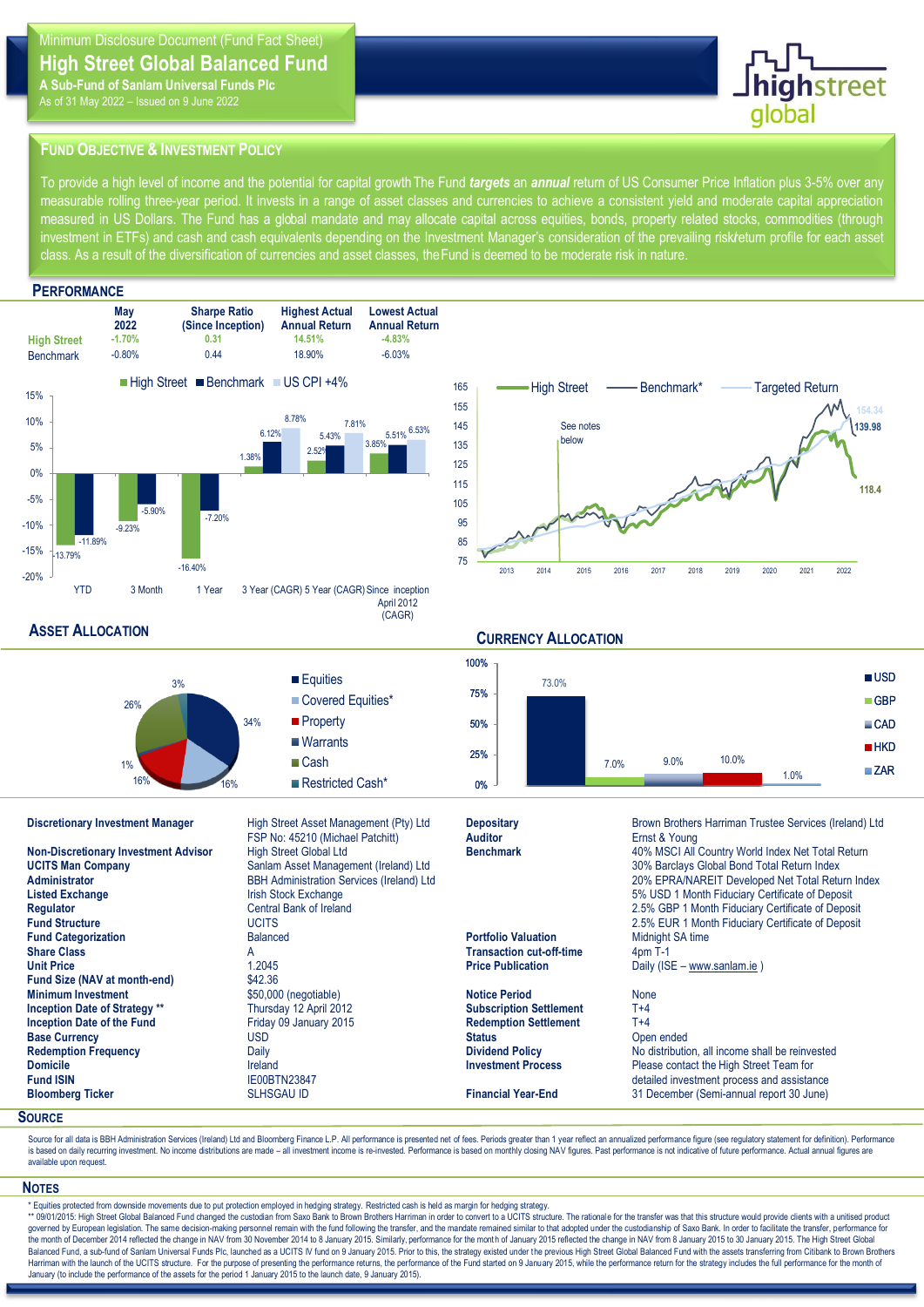

# **INVESTMENT MANAGER MONTHLY COMMENTARY**

The Fund returned -1.70% for the month of May relative to the benchmark of -0.80% with its constituents as follows:

- Equities (MSCI All Country World Total Return Index) ↑ 0.12%
- Corporate Bonds (Bloomberg Barclays Global Bond Total Return Index) ↑ 0.27%
- Property (FTSE EPRA/NAREIT Developed Total Return Index) ↓ 4.35%

classes, property has had a torrid year thus far. May was a particularly bad month with the relevant benchmark falling Property was the biggest detractor for the month, accounting for over half of the Fund's negative return. Like most asset over 4%. The Fund's property holdings generally matched this decline, bar Industrials REIT (formerly Stenprop), a predominantly UK based industrial property specialist, which was down 10.5%. This weakness was partly related to news that Amazon is exploring options to end or renegotiate leases with some of its warehouse lessors. Some market participants saw this as an indication of slowing demand in logistics/warehousing sector. We, however, believe that Amazon's potential actions are simply a consequence of extremely aggressive expansion over the past 2 years and that overall demand for industrial space is still very healthy.

May also saw the US Fed increase rates by 50bps, in line with expectations. In addition, the market is now pricing another two sequential 50bps hikes in June and July. Looking past these dates the messaging from the Fed evolved over the month and introduced volatility into the market towards the end of the month as it struggled to decide on the path for future rates hikes beyond July.

In China the narrative continued to be dominated by the country's battle with the omicron variant. Shanghai spent most of the month of May in lockdown, though as the month progressed some reopening occurred. Officials announced a gradual general reopening will take place over June, which should bode well for the economy going forward.

In summary, the global macro environment remains strained. Central banks continue to grapple with inflation, but they are now even more conscious of rising risks of stagnating growth. While May failed to produce the catalyst that markets are waiting for, the back end of the month showed signs of a potential change in sentiment, particular in US equity markets which saw the S&P 500 and the Nasdaq gaining 4.8% and 7.2% respectively in the last 5 trading days of the month.

Fund Manager

Mike Patchitt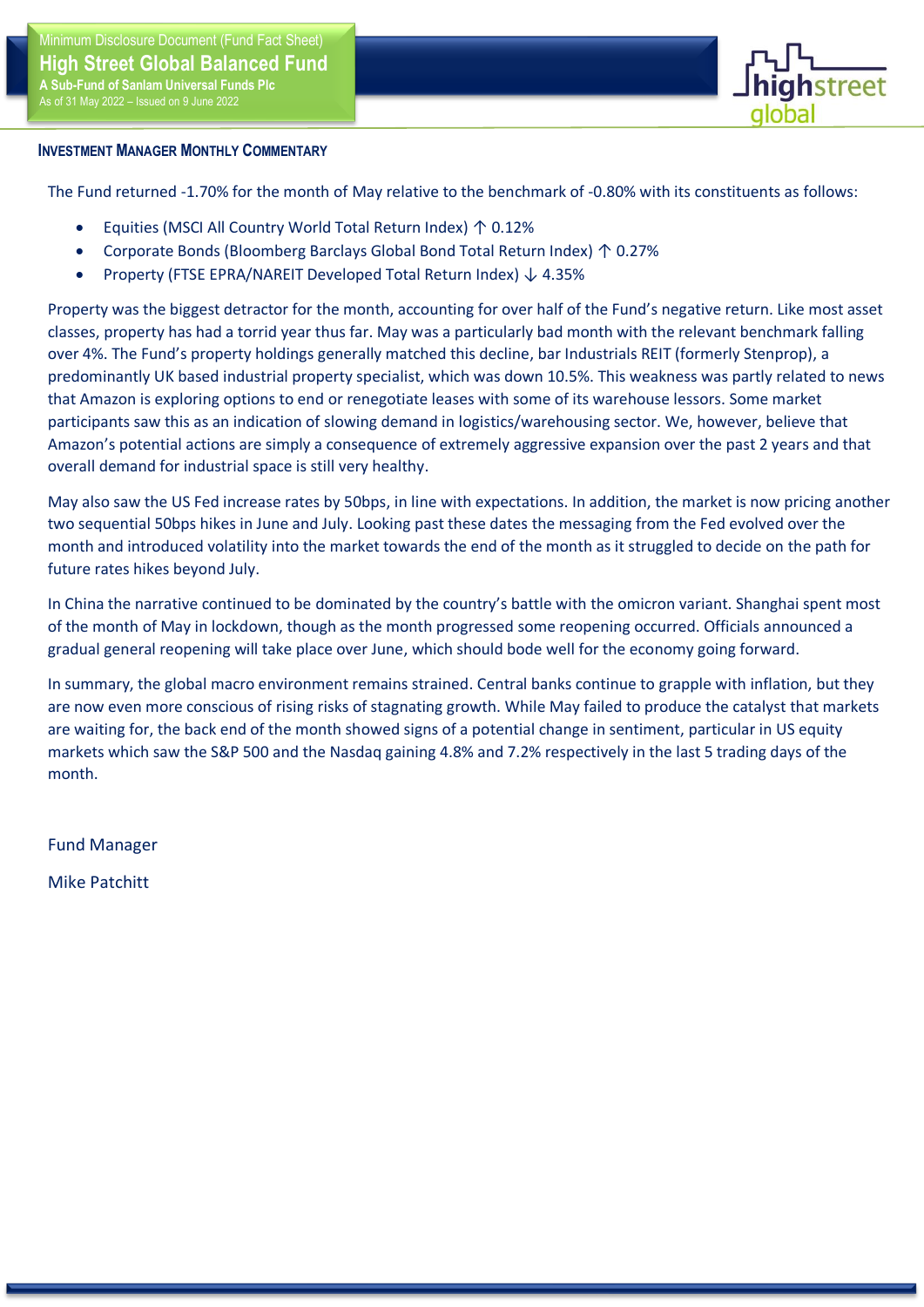

### **2022 Fund** Benchmark **0.09** -4.31 **Feb -4.94**  -2.16 **Mar Apr -6.60**  -6.58 **May Jun Jul Aug Sep Oct Nov Dec YTD 2021 Fund Benchmark -0.85 2.48** 1.56 **-4.56 2.60** 1.84 **-8.82** -11.98 **1.53** 1.67 **1.70** 3.88 **7.47** 6.93 **2.71** 1.26 **0.13** 1.39 **3.05** 2.29 **-3.08** -2.68 **0.62** 0.71 **2.73** 2.30 **2.17** 3.97 **-0.27** 1.40 **3.40** 3.95 **0.52** 0.16 **-0.16 1.56 3.04** 3.56 **-0.57** -0.28 **-3.35 -**3.80 **-1.69** -2.35 **0.66** 1.31 **3.83 3.96 -0.62** -1.85 **0.50** 2.04 **-5.57** -1.85 **4.94** 9.17 **1.29** 0.74 **2.16** 3.47 **1.28** 3.41 **3.52** 1.97 **2020 Fund** Benchmark **-0.37** -0.09 -5.69 **0.87** 1.11 **2019 Fund** Benchmark **3.65** 6.42 **2018 Fund** Benchmark **1.30** 3.02 **-4.03** -3.69 **-0.09** -0.34 **1.57** 0.50 **0.69** 0.24 **0.18** -0.06 **3.03** 1.62 **0.46** 0.62 **-0.68** -0.42 **-3.92** -4.77 **0.95** 1.58 **-1.73** -4.17 **2017 Fund Benchmark 1.37** 1.63 **2.94** 2.09 **1.12** 0.25 **1.23** 1.23 **1.63** 1.59 **-0.88** 0.36 **0.32** 2.11 **1.39** 0.44 **1.71** 0.63 **-0.38** 0.80 **0.87** 1.79 **2.36** 1.14 **2016 Fund Benchmark -4.39** -3.40 **-1.11** 0.38 **2.83** 5.97 **1.51** 0.95 **0.69** -0.30 **-2.10** 1.31 **2.39** 3.20 **1.17** -0.60 **-0.01** 0.17 **-1.69** -2.76 **-0.17** -1.29 **2.31** 1.50 **2015 Fund Benchmark 0.69** 0.37 **2.57** 2.06 **-0.38** -0.99 **1.13** 1.19 **0.46 -**0.82 **-2.29 0.33** 1.19 **-4.06 -2.47 3.55** 4.70 **-1.17** -1.27 **-3.02** -0.49 **ACTUAL PERFORMANCE (%) under previous fund structure 2014 Fund Benchmark -2.78 2.92** 3.32 **1.80** 0.19 **1.37** 1.35 **0.96 -0.26** 1.29 **-1.15** -0.71 **-0.12** 1.44 **-0.98** -3.51 **1.05** 1.71 **3.35** 0.83 **0.01** -0.95

### **ACTUAL PERFORMANCE (%) as a sub-fund of Sanlam Universal Funds Plc (UCITS) TOP HOLDINGS (OUT OF 24)**

| <b>EQUITIES</b>              |
|------------------------------|
| ALPHABET - 7.1%              |
| $MICROSOFT - 5.2%$           |
| ALIBABA $-4.8%$              |
| <b>META PLATFORMS - 5.3%</b> |
| Naspers $-5.1%$              |

**PROPERTY** GRANITE – 4.6% -<br>AM INDUSTRIAL –

# **RISK & REWARD PROFILE (MODERATE)**

**-0.95** 2.22

**0.15** -0.13

**1.35** 1.15

**2.55** 3.15

**1.47** -2.71

**-2.56** -2.14 **2.64** 2.58

**-1.07** -1.94

**3.96** 3.93

**2.66** 2.58

**1.04** -0.34

**1.32** 0.63



### **Why is this Fund in category 4?**

Benchmark

The Fund is rated as 4 due to exposure to shares and stocks, and the nature of its investments which include the risks listed below. The price of shares and the income from them may fall as well as rise and investors may not get back the amount they have invested. The Fund may invest in securities which may be difficult or impossible to sell at the time and the price that the seller would like which could have a negative effect on the Fund's management or performance. It may be difficult for the Fund in extreme market conditions to redeem its shares from a CIS or ETF at short notice without suffering a loss.

Investing in a CIS or ETF may lead to payment by the Fund of additional fees and expenses in relation to those CIS or ETF. The Fund may use FDIs for efficient portfolio management and hedging purposes. It may be that the use of FDIs causes losses to the Fund. As the investments of the Fund are in various currencies and the Fund is denominated in US Dollars your shares may be subject to currency risk.

### **What do these numbers mean?**

They rate how a fund might behave and how much risk there is to your capital. Generally, the chance to make large gains means a risk of suffering large losses.

A **Category 1** fund is not a risk-free investment - the risk of losing your money is small, but the chance of making gains is also limited. With a **Category 7** fund, the risk of losing your money is high but there is also a chance of making higher gains. The seven-category scale is complex (for example, 2 is not twice as risky as 1).

### **More about this rating**

This rating system is based on the average fluctuations of the prices of funds over the past 5 years - that is, by how much the value of their assets taken together has moved up and down. Historical data, such as is used in calculating the synthetic risk indicator, may not be a reliable indication of the future risk profile of the Fund.

For a more detailed explanation of risks, please refer to the "Risk Factors" section of the prospectus

### **FEE STRUCTURE**

**Return -12.30 -**11.18

**2.95** 13.79 **8.39**

8.10 **14.46** 18.90

**-2.48** -6.03

**14.51** 14.97

**1.19** 4.91

**-4.83** -2.00

**6.17** 5.08

**13.09** 9.05

|                                  | Schedule of Fees + Charges available upon request from the Investment Manager |
|----------------------------------|-------------------------------------------------------------------------------|
| <b>Minimum Investment</b>        | \$50,000 (negotiable)                                                         |
| Initial Fee / Front End          | $0\%$                                                                         |
| <b>Load / Advice Fee</b>         | $0\%$                                                                         |
| <b>Annual Investment</b>         | 1 % - Share Class A                                                           |
| <b>Management Fee</b>            | 0.75% - Share Class B                                                         |
| (Incl. VAT)                      | 1.5% - Share Class C                                                          |
| <b>SAMI Management Company</b>   | Up to 0.15% of NAV                                                            |
| <b>Service Fee</b>               |                                                                               |
| <b>Exit Fee</b>                  | $0\%$                                                                         |
| <b>Other Annually Allowed</b>    | Trustees' fees, custody fees, administration fees,                            |
| <b>Expenses</b>                  | director's fees, legal fees, audit fees, bank                                 |
|                                  | charges, regulatory fees, brokerage/trading fees"                             |
| <b>TER</b> – Total Expense Ratio | 1.32%                                                                         |
|                                  |                                                                               |

Advice fee - *Any advice fee is negotiable between the client and their financial advisor. An annual advice fee negotiated is paid via a repurchase of units from the investor.* Effective Annual Cost (EAC) is available a[t https://www.sanlam.com/ireland/fund-range-and](https://www.sanlam.com/ireland/fund-range-and-documentation)[documentation](https://www.sanlam.com/ireland/fund-range-and-documentation)

Total Expense Ratio (TER) | Period: 2021/02/28 – 2022/02/28

Total Expense Ratio (TER) | 1.32% of the value of the Financial Product was incurred as expenses relating to the administration of the Financial Product. A higher TER does not necessarily imply a poor return, nor does a low TER imply a good return. The current TER may not necessarily be an accurate indication of future TER's.

Transaction Cost (TC) | 0.27% of the value of the Financial Product was incurred as costs relating to the buying and selling of the assets underlying the Financial Product. Transaction Costs are a necessary cost in administering the Financial Product and impacts Financial Product returns. It should not be considered in isolation as returns may be impacted by many other factors over time including market returns, the type of Financial Product, the investment decisions of the investment manager and the TER. Total Investment Charges (TER + TC) | 1.59% of the value of the Financial Product was incurred.